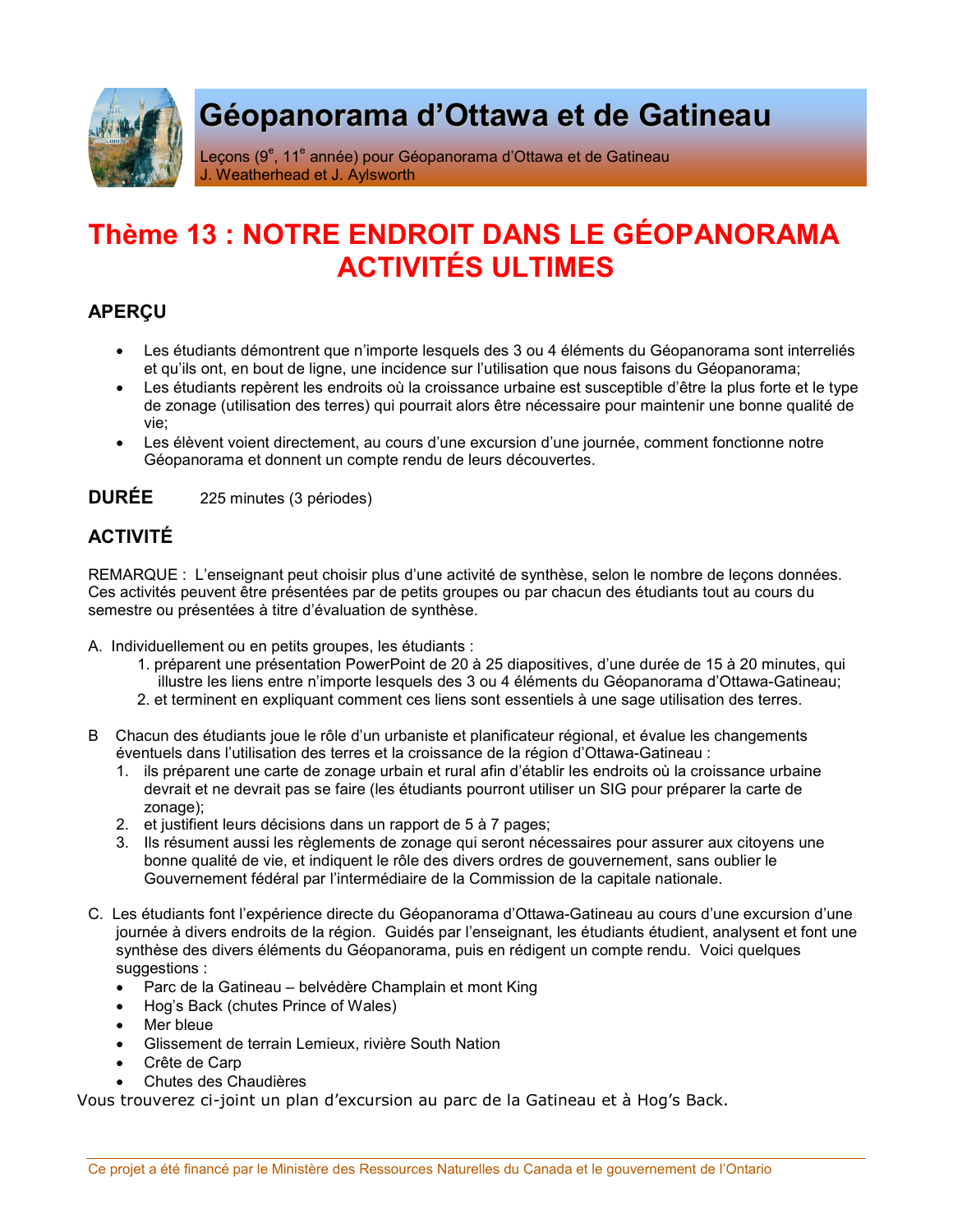Route : pont Champlain, mont King, belvédère Champlain, et les chutes Hog's Back.

### **FOSSILS AU PONT CHAMPLAIN**

Des fossiles des stromatolites sont exposés en automne, quand le niveau de la rivière des Outaouais est bas. Garez dans le parc de stationnement de Samuel de Champlain, environ 100 m à l'ouest du pont de Champlain (côté du nord). Suivez le sentier, en arrière vers le pont.



- 1. Les stromatolites représentent les formes de vie les plus primitives qui soient. Ils n'appartiennent ni au règne végétal, ni au règne animal. Ils résultent de la formation de couches de sédiments emprisonnés par les alques et qui finissent par durcir. Ces organismes se sont développés dans les anciennes mers chaudes de la région d'Ottawa, il y a près de 450 millions d'années. Ils peuvent encore être trouvés en Australie dans l'eau hyper-saline.
- 2. D'autres types des fossiles (ex. orthocones) sont visibles dans les roches entourant le parc de stationnement.

### **MONT KING, PARC DE LA GATINEAU, QUÉBEC**

#### REMARQUE : À la sortie du stationnement, prenez la piste à gauche du petit lac, et tournez à droite à la fourche afin de suivre le bord du lac. Lorsque vous commencerez à monter, vous serez sur le versant nord du mont King.

- 1. Observez immédiatement les roches, tout en marchant. Le mont King est composé de roches de type et
- 2. Soyez à l'affût d'intrusions (ou dykes) dans les roches. Ce sont des bandes d'une couleur différente qui traversent une roche. Quelles sont les deux couleurs les plus courantes de ces intrusions? et et Comment se forme une intrusion?
- 3. Continuez à escalader le versant nord du mont King; vous monterez des escaliers, près du petit lac. Quels types d'arbres pouvez-vous identifier? (consultez les poteaux indicateurs 1 et 2).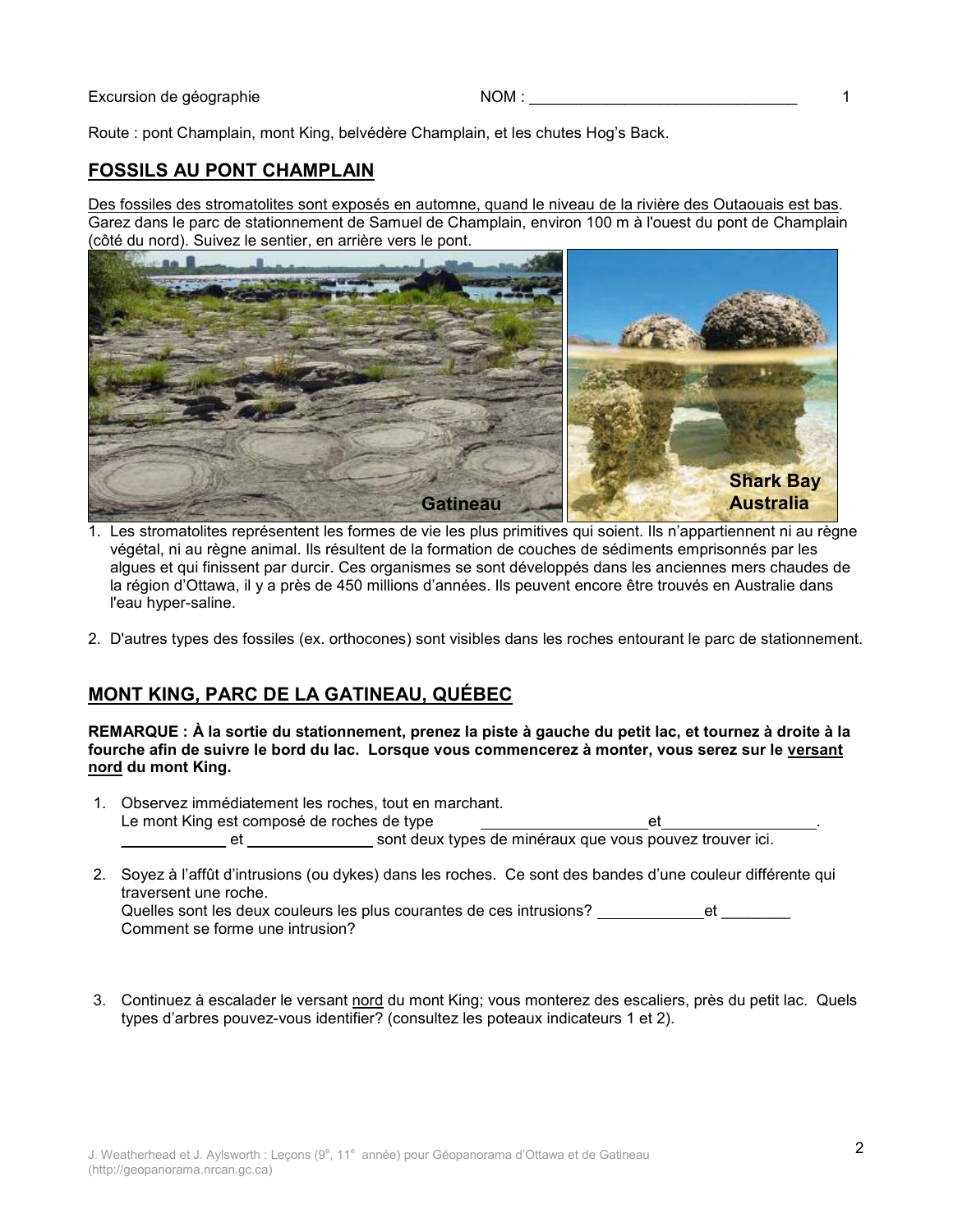Décrivez brièvement la condition du sol sur le versant nord du mont King(le versant que vous escaladez 2  $4<sup>1</sup>$ 

Pourquoi le sol est-il ainsi?

5. Lorsque vous atteignez le belvédère, observez les arbres et arbustes du versant sud. En quoi diffèrent-ils des arbres observés sur le versant nord que vous venez d'escalader?

Expliquez pourquoi (consultez les poteaux indicateurs 3 et 4).

- 6. Comparez les utilisations des terres dans la vallée de l'Outaouais (les terres situées au sud que vous voyez à partir du belvédère) à celles du parc de la Gatineau.
	-
	- b. Vallée de l'Outaouais (3 utilisations) :
- 7. Un cairn de roches a été bâti sur le mont King. Quelle est son importance historique pour les levés topographiques?

## BELVÉDÈRE CHAMPLAIN ET PISTE, PARC DE LA GATINEAU, QUÉBEC

REMARQUE : Si votre groupe commence par la piste, commencez à la question 10, et remplissez les questions 8 et 9 aux panneaux d'interprétation.

- a. Nommez la rivière que vous voyez à partir du belvédère : \_\_ 8. b. Quelle province est au sud de la rivière? Au nord?
- 9. Rendez-vous au panneau d'interprétation afin de répondre aux questions suivantes :
	- a. Il y a combien de temps que la glace a recouvert cet endroit?
	- b. Comment nomme-t-on une nappe de glace en mouvement?
	- c. Comment la nappe de glace a-t-elle transformé le paysage?
	- d. Après la fonte de la glace, comment a-t-on nommé la mer qui a submergé les terres au sud des collines de la Gatineau?
	- e. Nommez le caractère géologique qui constituait les rives de cette mer :
	- f. Expliquez la différence en altitude entre le belvédère Champlain et les basses terres au sud :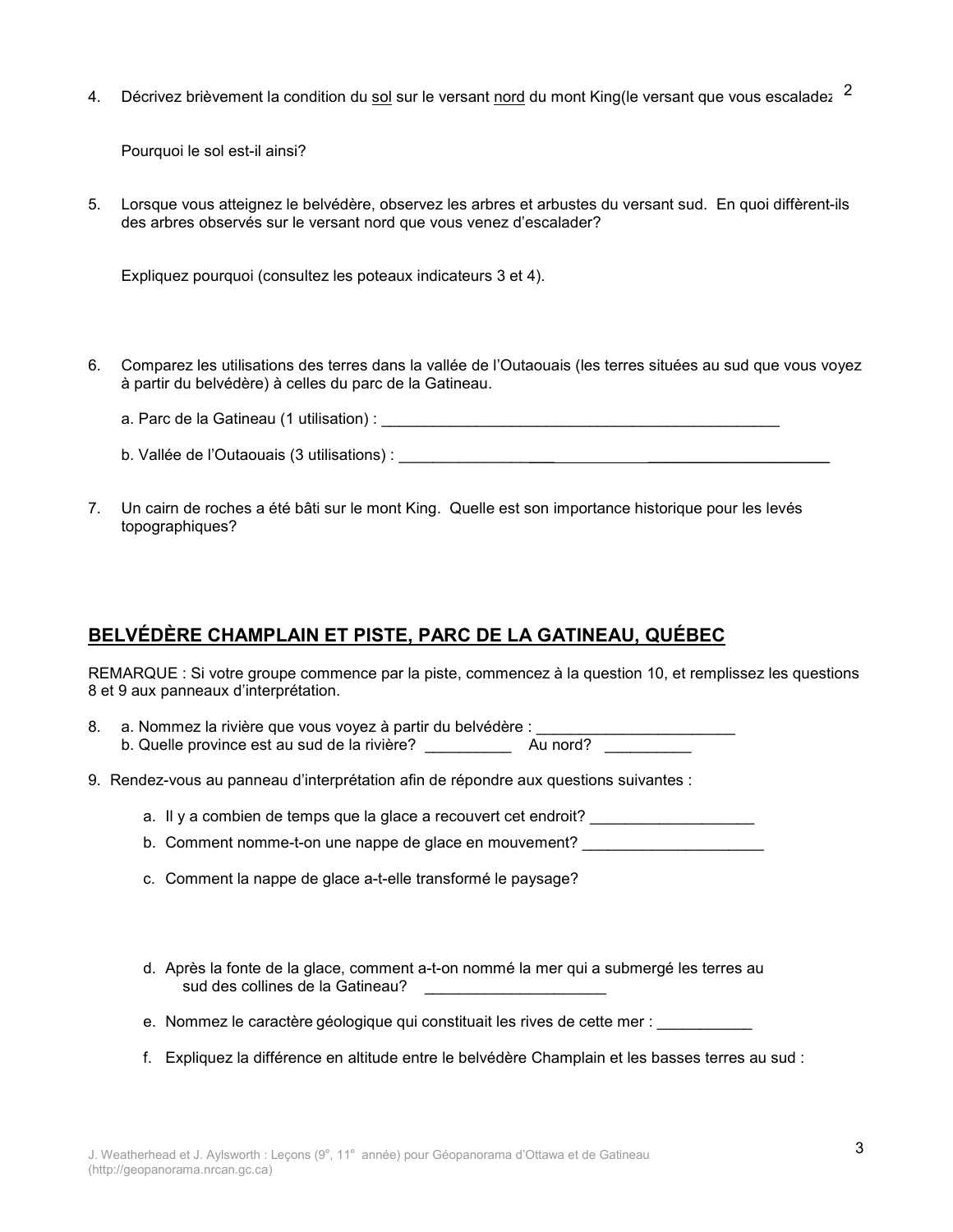- g. Dessinez un schéma qui identifie ce que vous voyez : 1. les collines de la Gatineau;
	- 2. la formation identifiée au point e; 3. la plaine du sud; 4. la rivière (nommez-la);
	- 5. identifiez les provinces de l'Ontario et du Québec. Utilisez l'espace ci-dessous.

10. Dans la piste, le poteau indicateur 2 est dans un ravin. Qu'est-ce qu'un ravin?

Comment se forme un ravin? (Vous pouvez consulter les renseignements ci-joints, qui correspondent à ceux retrouvés sur les poteaux indicateurs.)

11. Au poteau indicateur 8, vous trouverez un bloc erratique. Qu'est-ce qu' un bloc erratique?

Comment se forme un bloc erratique? Utilisez une série de dessins pour expliquer votre réponse. La feuille de la piste Champlain, point 8, est un bon dessin à reproduire.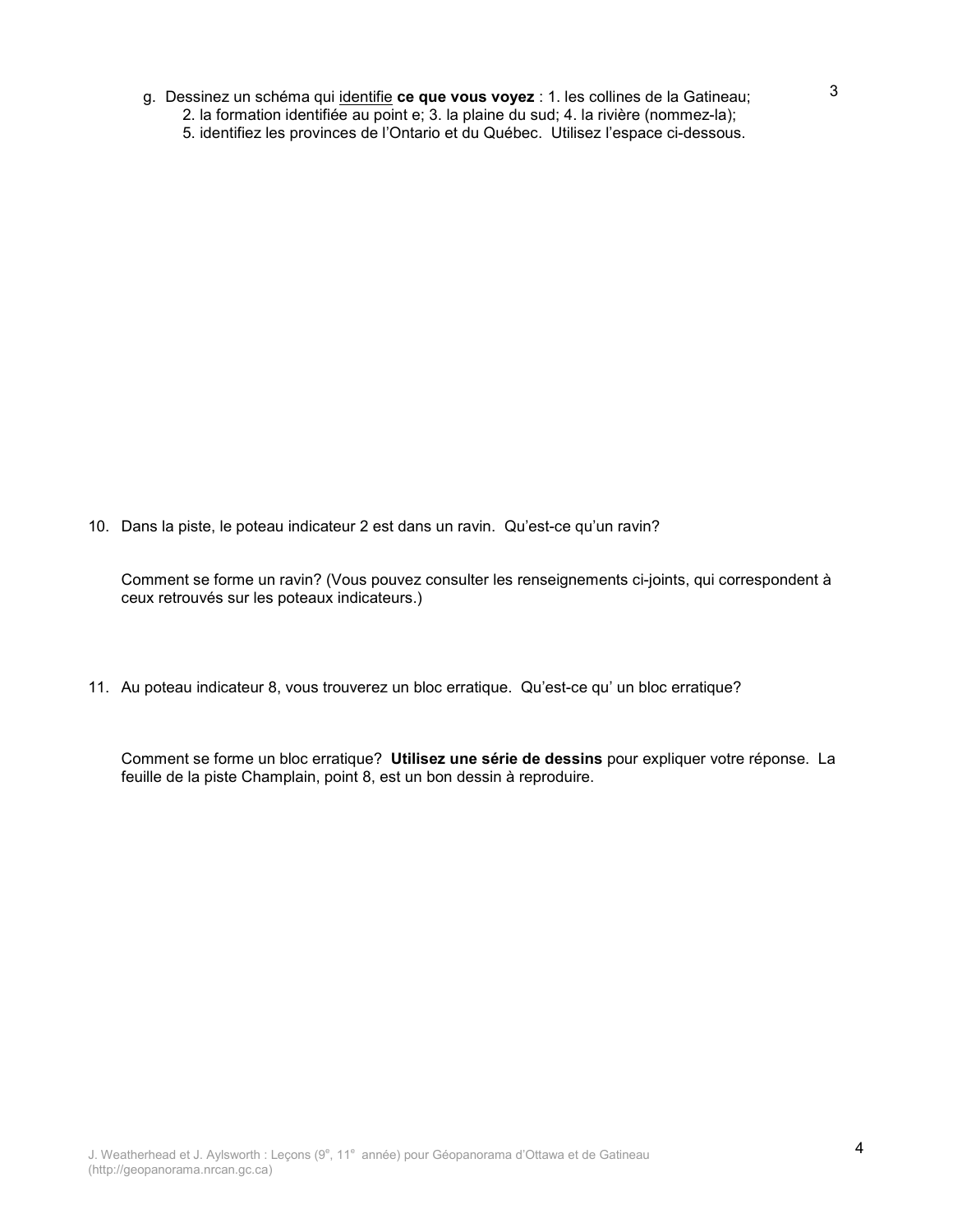#### **HOG'S BACK (Chutes Prince of Wales)**  $1:$

Nous étudions cet endroit car il s'agit d'un excellent exemple de formation de roches sédimentaires. Remarquez les couches de sable et de boue déposées qui forment ces roches. Si vous vous placez sur le pont, dos à la circulation, vous pouvez voir des plissements peu prononcés sur le côté est des chutes (à droite). Remarquez également que le côté est est plus élevé que le côté ouest.

- 1. La liste suivante constitue une liste des activités géologiques de cette région, activités qui ont créé les formations que vous voyez maintenant. CES ÉVÉNEMENTS NE SONT PAS DANS LE BON ORDRE. Lisez les panneaux d'interprétation du côté ouest des chutes afin de les remettre en ordre. Numérotez-les correctement, du premier ( $N^{\circ}$  1) au dernier ( $N^{\circ}$  7).
- Il y a 9 000 ans, la rivière Rideau était beaucoup plus large. Des changements de la croûte terrestre ont entraîné des changements structurels dans les roches et ont modifié le cours de la rivière. L'érosion pendant plusieurs milliers d'années a également modifié cette région.
- Cette boue et ce sable ont été compactés et compressés pour former une roche sédimentaire, qui a ensuite été soulevée avant d'être érodée.
- Il y a 200 ans, il y avait ici des chutes spectaculaires et trois séries de dangereux rapides. Une des berges, qui n'est plus visible, dépassait les bouillons d'eau, et était clairement visible par les premiers colons et bûcherons.
- Il y a 15 000 ans, une couche de glace d'une épaisseur pouvant atteindre 2 km recouvrait la région.
	- À la suite de mouvements de la croûte terrestre, la mer s'est retirée, a disparu et a laissé un relief tourmenté, jalonné d'affleurements de calcaire, de grès et de tourbe. Une faille a été créée, car un côté du paysage s'est affaissé et l'autre s'est soulevé.
- Il y a 11 000 ans, les glaces ont fondu et la mer de Champlain a submergé la vallée de l'Outaouais.
- Il y a 450 000 000 ans, des boues et des sables ont été déposés au fond d'une mer très ancienne.
- 2. Pourquoi cet endroit s'appelle-t-il Hog's Back? Qui l'a nommé ainsi? (indice : la réponse se trouve sur le panneau d'interprétation du côté ouest; vous pouvez également le déduire de l'énoncé traitant de l'événement le plus récent, ci-dessus).
- 3. Quel est l'âge des roches à cet endroit? (Trouvez le panneau rouge du côté ouest.)
- 4. Observez le diagramme de la page suivante. Quel type de roche de surface se trouve : du côté est des chutes? \_\_\_\_\_\_\_\_\_\_\_\_\_\_\_\_\_\_\_ du côté ouest des chutes? \_\_\_\_\_\_\_\_\_\_
- 5. Expliquez comment ont été formées les rides de plage du côté ouest des chutes.
- 6. Observez la hauteur différente des côtés est et ouest des chutes. À l'aide du type de roche se trouvant de chaque côté (calcaire et grès) et de vos diagrammes, lequel de ces deux types de roche est le plus résistant à l'érosion?

Quelles preuves visibles appuient votre réponse?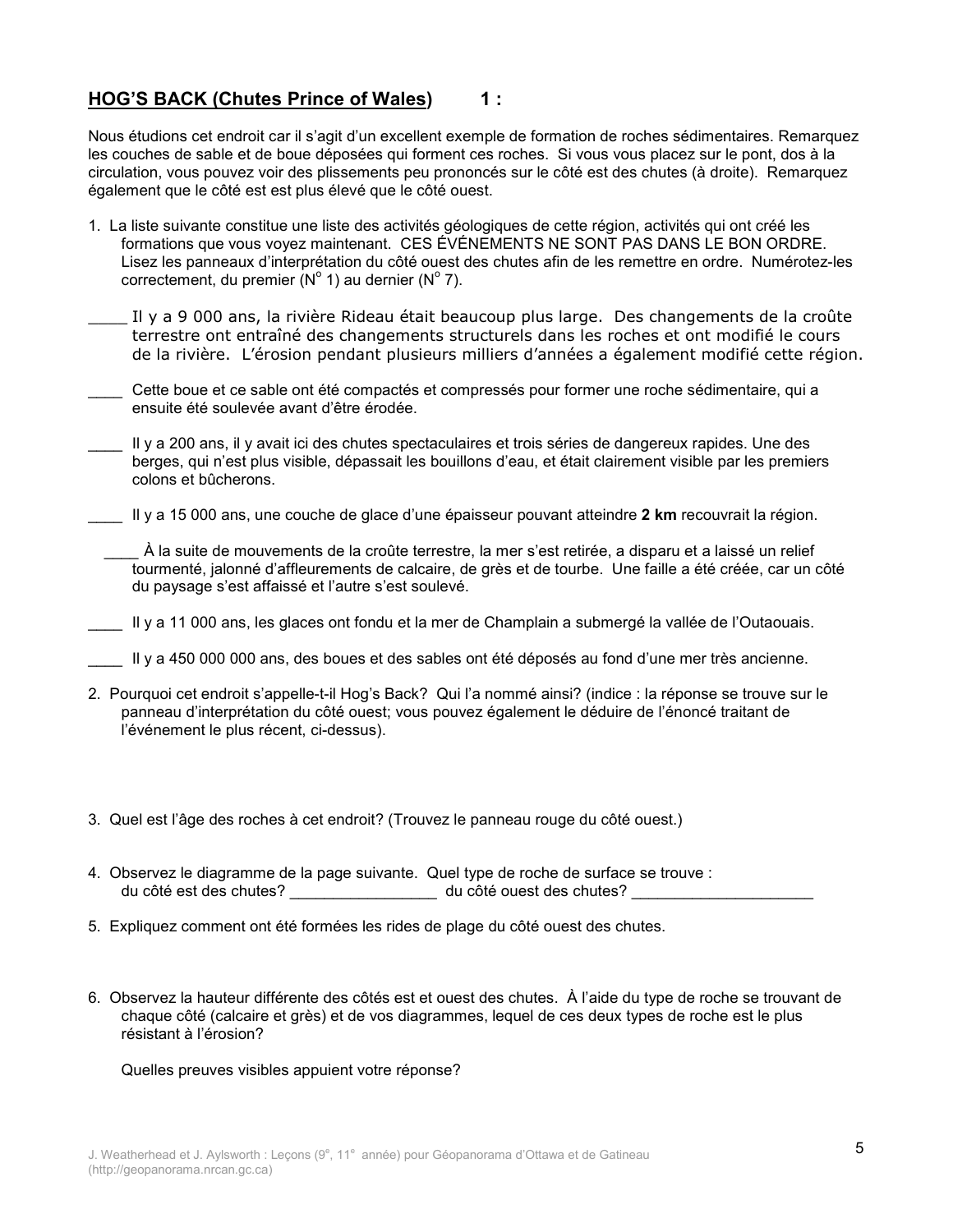#### **HOG'S BACK 2**

7. Vous voyez ci-dessous une coupe transversale (de côté) qui va de la rive ouest (à gauche) à la rive est (à droite), comme si vous regardiez au sud à partir du pont (dos à la circulation).

Identifiez les éléments suivants SUR LE DIAGRAMME 3 SEULEMENT.

- a. Nommez chacune des couches de roche, de chaque côté des chutes.
- b. Indiquez par des flèches les zones qui ont été : 1. soulevées; 2. abaissées.
- c. Indiquez par des rides de plage les marques laissées par les vagues de la mer préhistorique.
- d. Encerclez la zone où vous voyez des signes de plissement.
- e. Indiquez par une flèche et une mention la direction du courant de la rivière Rideau